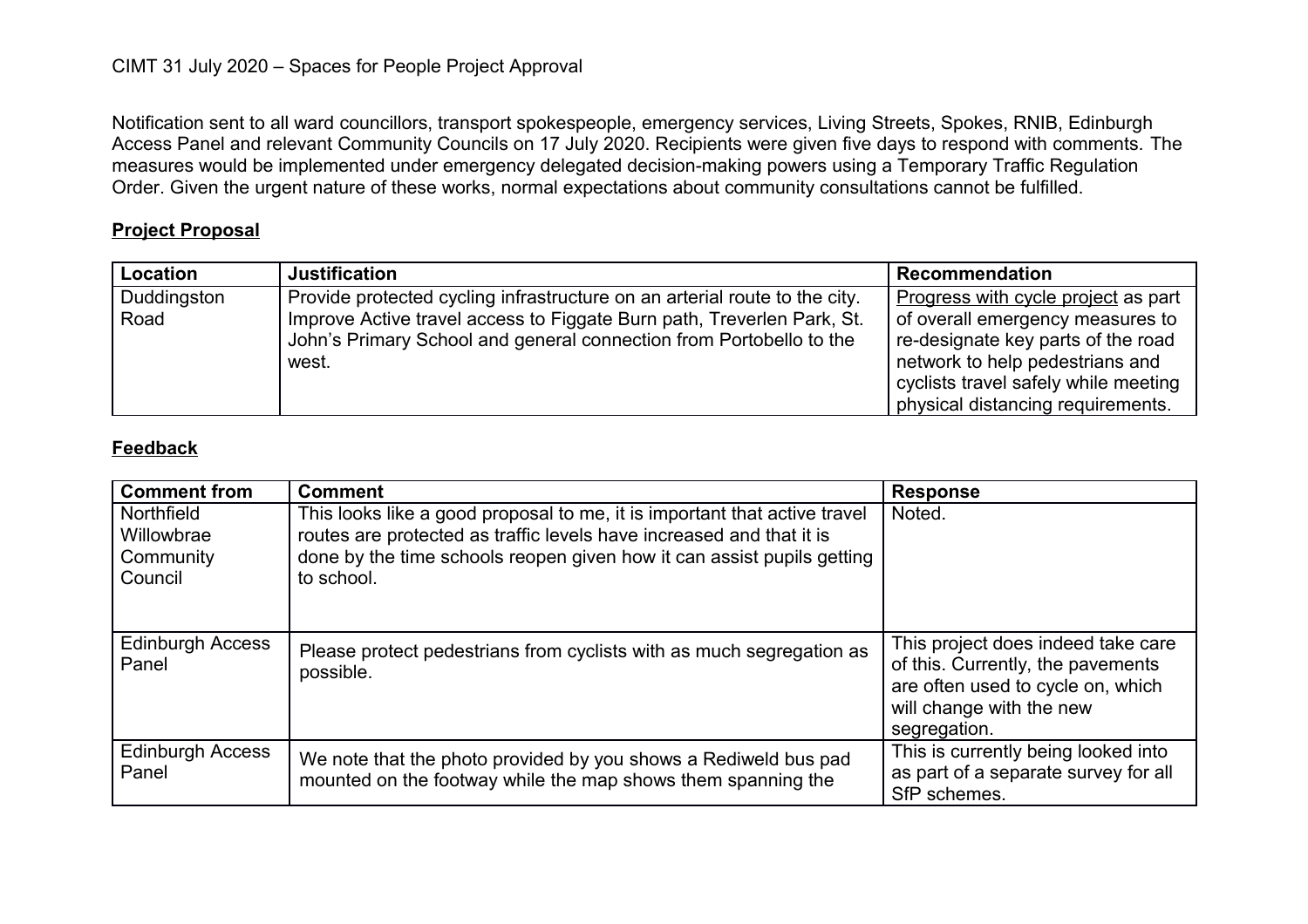|                                  | cycle lane - as proposed for Minto Street. If they will in fact span the<br>cycle lane, they entail the same risks to pedestrians as floating bus<br>stops. In fact bus pads are probably even higher risk than floating<br>bus stops in that they are less conspicuous than floating bus stops.<br>It's therefore essential to put measures in place to slow cyclists right<br>down as they approach, eg zebra crossings, rumble strips, chicane<br>(as s, signage. |                                                                                     |
|----------------------------------|----------------------------------------------------------------------------------------------------------------------------------------------------------------------------------------------------------------------------------------------------------------------------------------------------------------------------------------------------------------------------------------------------------------------------------------------------------------------|-------------------------------------------------------------------------------------|
| <b>Edinburgh Access</b><br>Panel | Please ensure the bus pads do not cause a trip hazard and are easily<br>and safely usable by people with mobility difficulties or a vision<br>impairment. This is especially important as the bus pads deteriorate<br>with wear and tear, weather conditions and vandalism. They will need<br>to be checked and maintained regularly.                                                                                                                                | See above.                                                                          |
| <b>Edinburgh Access</b><br>Panel | Please ensure that parking provision for blue badge holders after the<br>emergency measures have been put in place is equivalent to the<br>current provision.                                                                                                                                                                                                                                                                                                        | Parking and access for blue badge<br>holders will be retained wherever<br>possible. |
| Spokes                           | Spokes Porty welcomes the creation of temporary segregated cycle<br>lanes on Duddingston Road. This is an important route for active<br>travel with two primary schools on the road itself, and links to multiple<br>residential, shopping and recreational areas. There are also two high<br>schools and a nursery in the vicinity.                                                                                                                                 | Noted.                                                                              |
|                                  | While some residents are parking private cars and business vehicles<br>on Duddingston Road, the majority of houses have driveways. Safe<br>active travel must take priority over the parking of private vehicles on<br>a public road on such an important route. This prioritisation aligns<br>with Transport Scotland's Sustainable Travel Hierarchy in the<br>National Transport Strategy (2020).                                                                  |                                                                                     |
| Spokes                           | We support the proposal and recommend the following                                                                                                                                                                                                                                                                                                                                                                                                                  | For financial reasons, red screed                                                   |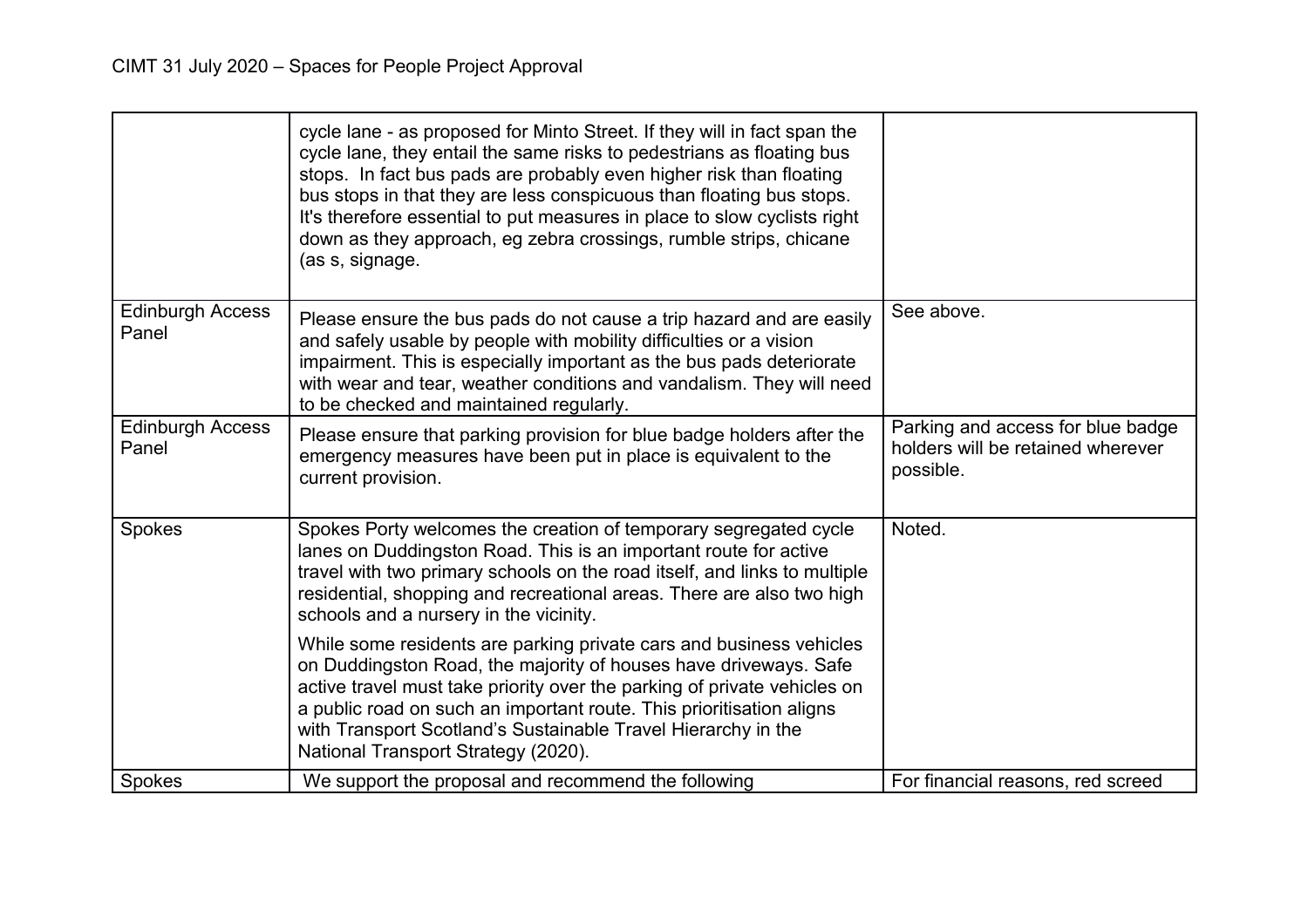|        | improvements:<br>Cycle lanes should be accessed by entry tapers (TSRGD Diag.<br>1009). Red screed should also be used at the cycleway access to<br>discourage drivers from accessing them.                                                                                                                                                                                        | will only be used at critical, busy<br>junctions (in this case for instance<br>the junction with Mountcastle Drive<br>North)                                      |
|--------|-----------------------------------------------------------------------------------------------------------------------------------------------------------------------------------------------------------------------------------------------------------------------------------------------------------------------------------------------------------------------------------|-------------------------------------------------------------------------------------------------------------------------------------------------------------------|
| Spokes | Red screeding should be applied across the entrance to Durham<br>Road and would also be welcome across minor junctions.                                                                                                                                                                                                                                                           | For financial reasons, red screed<br>will only be used at critical, busy<br>junctions (in this case for instance<br>the junction with Mountcastle Drive<br>North) |
| Spokes | There is a risk at some wider junctions, e.g. Hamilton Terrace and<br>Durham Road, that drivers will cut obliquely across the cycle lane,<br>risking 'left hooks' when turning in, and reducing visibility of oncoming<br>cyclists when pulling out. This could be reduced by closing up and<br>marking the opening to the junction with further orcas and/or larger<br>bollards. | We have tried to reduce radii where<br>possible and have carried out<br>vehicle tracking. Unfortunately, not<br>much can be improved on<br>Duddingston Road.      |
| Spokes | The angles on the buildout pinch point near Duddingston Avenue are<br>harsh and should be more forgiving. Taper at 1:10.                                                                                                                                                                                                                                                          | This will be done.                                                                                                                                                |
| Spokes | There should be give way markings instead of stop lines at the<br>rediweld bus pad. The bus shelter (outside Number 49 Duddingston<br>Road) is the wrong way around for the proposed bus pad.                                                                                                                                                                                     | Drawings have been corrected.                                                                                                                                     |
| Spokes | There are surface issues on some parts of the road that could prove<br>dangerous for cyclists that will need to be checked. These should be<br>resolved as quickly as possible.                                                                                                                                                                                                   | The condition of the road is likely to<br>be improved by work necessary to<br>facilitate the implementation of the<br>proposals.                                  |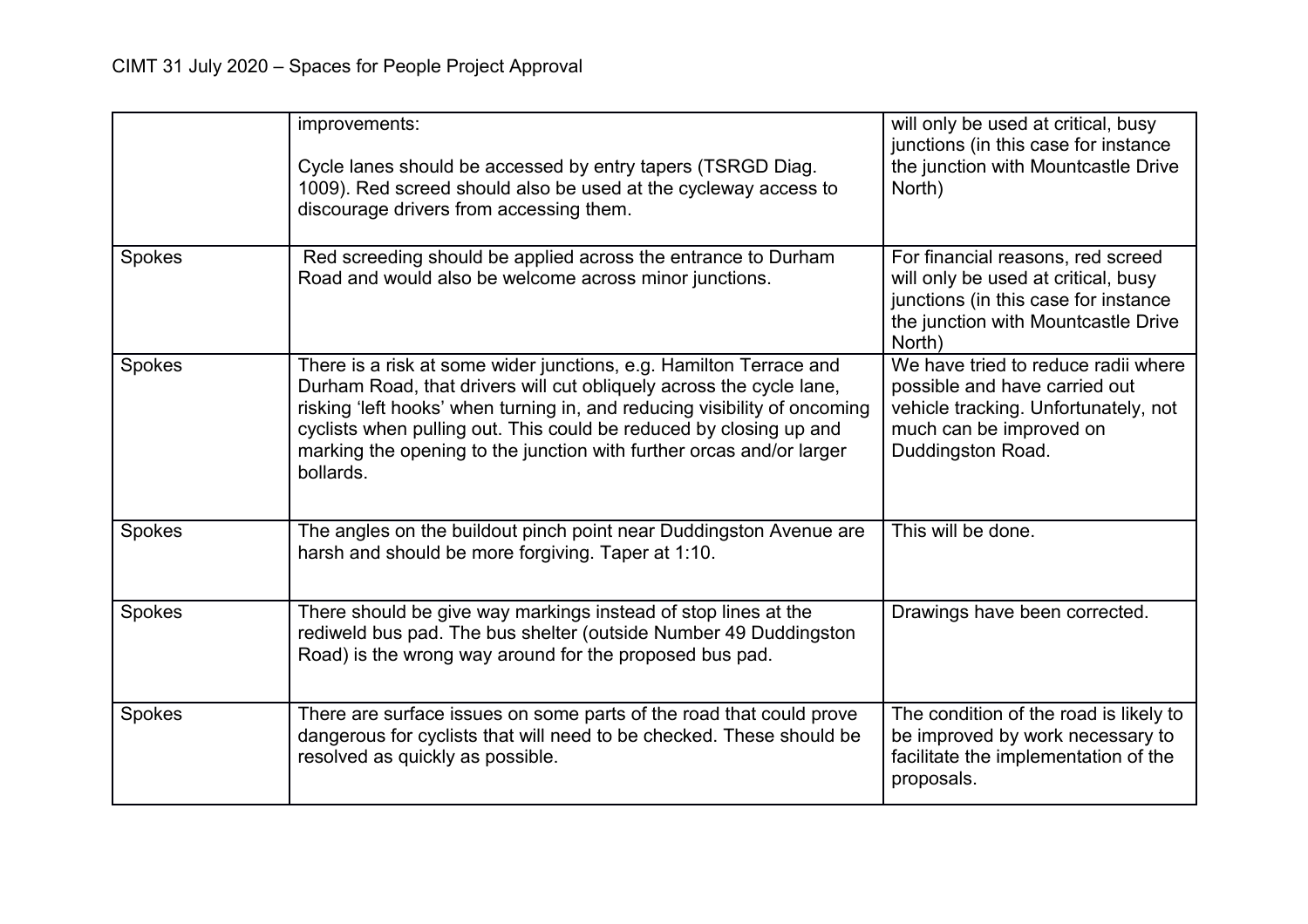| Spokes | There are some inaccuracies on the map re the location of driveways<br>to houses. This needs to be addressed.                                                                                                                                                                                                                                                                                                                                                                                      | This will be addressed when we are<br>on-site, installing the segregation<br>elements.                                                                                                           |
|--------|----------------------------------------------------------------------------------------------------------------------------------------------------------------------------------------------------------------------------------------------------------------------------------------------------------------------------------------------------------------------------------------------------------------------------------------------------------------------------------------------------|--------------------------------------------------------------------------------------------------------------------------------------------------------------------------------------------------|
| Spokes | Would it be possible to provide a bus shelter opposite 73,<br>Duddingston Road if there is enough space? This would enhance the<br>experience of current bus users as well as encouraging some drivers<br>to switch to bus as lockdown conditions loosen on public transport.                                                                                                                                                                                                                      | This is unfortunately not possible<br>as part of this programme. Issues<br>relating to public transport and<br>improving associated infrastructure<br>will be considered in other<br>programmes. |
| Spokes | The cycle lane widths appear mostly to be 1.5m wide. However, a few<br>sections look like they have been narrowed down to 1.4m. If you take<br>into account the width of the segregation (orca wands) then these<br>lanes could end up being less than 1.2m wide. While we understand<br>these measures are temporary, they are likely to be in use for a<br>considerable time. We would welcome efforts to create lanes that<br>have minimum 1.5m clear width in accordance with design guidance. | Since this is a bus route, we need a<br>minimum road width of 6.5m. If<br>possible, we will widen the cycle<br>lane.                                                                             |
| Spokes | The note on the drawing states that the minimum road width is 6.5m.<br>However, there are several sections where this is not achieved (pinch<br>points). To avoid encroachment into the cycle lanes, traffic calming,<br>such as 'priority over oncoming vehicles' systems, should be<br>considered in these situations.                                                                                                                                                                           | These specific areas have been<br>changed to create a road width of<br>6.5m. Segregation will prevent<br>encroachment into the cycle lanes.                                                      |
| Spokes | <b>Next steps</b><br>The proposals for temporary segregated cycle lanes on Duddingston<br>Road would provide even more benefits for safe active travel if<br>followed up by:<br>Segregated cycle infrastructure on Duddingston Road West (to<br>provide a safe through route to Holy Rood RC High School, the                                                                                                                                                                                      | We have noted these points and<br>they may be taken forward in a next<br>phase.                                                                                                                  |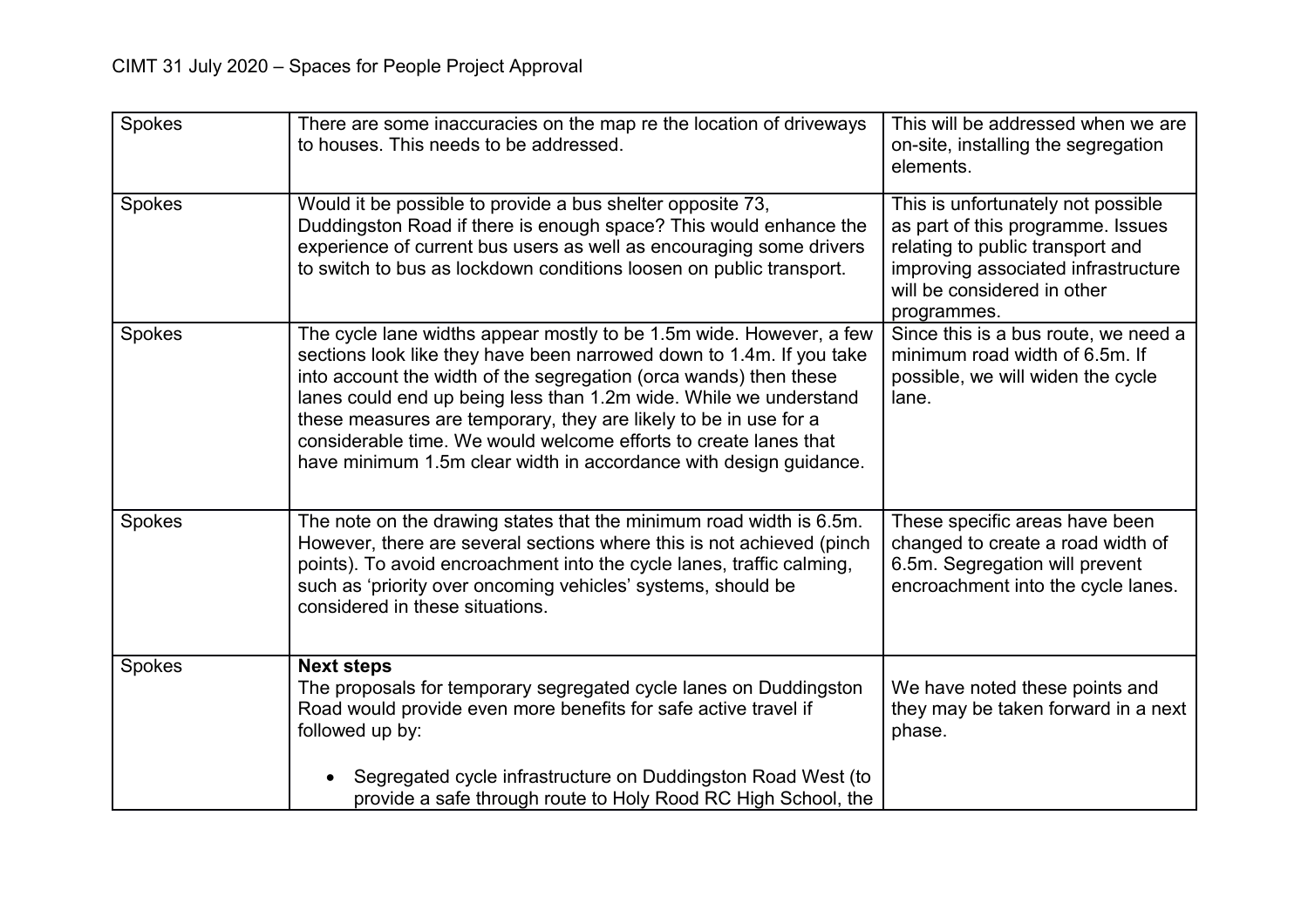|                       | Innocent Path, Holyrood Park, and locations in the south, west<br>and centre of Edinburgh).                                                                                                                                                                                                                                       |                                                                                                                                                                              |
|-----------------------|-----------------------------------------------------------------------------------------------------------------------------------------------------------------------------------------------------------------------------------------------------------------------------------------------------------------------------------|------------------------------------------------------------------------------------------------------------------------------------------------------------------------------|
|                       | Parking management, speed management, traffic reduction<br>and traffic calming on Southfield Place and Brighton Place (to<br>provide a safe through route to Portobello, the High St shops,<br>and the beach).                                                                                                                    |                                                                                                                                                                              |
|                       | Safety improvements and pavement widening at the Baileyfield<br>Road junction with Duddingston Road. This junction is<br>particularly dangerous during the school term. There is not<br>enough room for social distancing on the pavements while<br>people wait to cross at the traffic lights. In addition, many                 |                                                                                                                                                                              |
|                       | people walking, scooting, wheeling and cycling to schools and<br>nurseries are encountering heavy traffic, dangerous driving,<br>and inconsiderate and dangerous parking on and in the vicinity<br>of the junction.                                                                                                               |                                                                                                                                                                              |
|                       | We urge the Council to take forward these improvements which, if<br>implemented together, would provide a vital safe active travel corridor<br>from Portobello to many destinations, enabling many more people<br>(particularly those without cars who have limited choices) to cycle on<br>a safe, comfortable and direct route. |                                                                                                                                                                              |
| <b>Living Streets</b> | Gilmerton, Duddingston Road and Craigmillar Park.                                                                                                                                                                                                                                                                                 |                                                                                                                                                                              |
|                       | These all appear to include a design where bus passengers boarding<br>or alighting have to cross the cycleway directly onto the bus - this<br>looks like a concept with even more pedestrian/cyclist conflict built in<br>than the 'floating' bus stops.                                                                          | The principle of Bus Stop Bypasses<br>is generally accepted and applied<br>across the UK and Europe. Though<br>there are few examples in<br>Edinburgh, Bus Stop Bypasses are |
|                       | We note that the intention appears to be to put a "stop" sign for<br>cyclists before the bus stops. However, we are very sceptical that                                                                                                                                                                                           | included in Transport Scotland<br>design guidance (Cycling by<br>Design 2010) and CEC's Edinburgh                                                                            |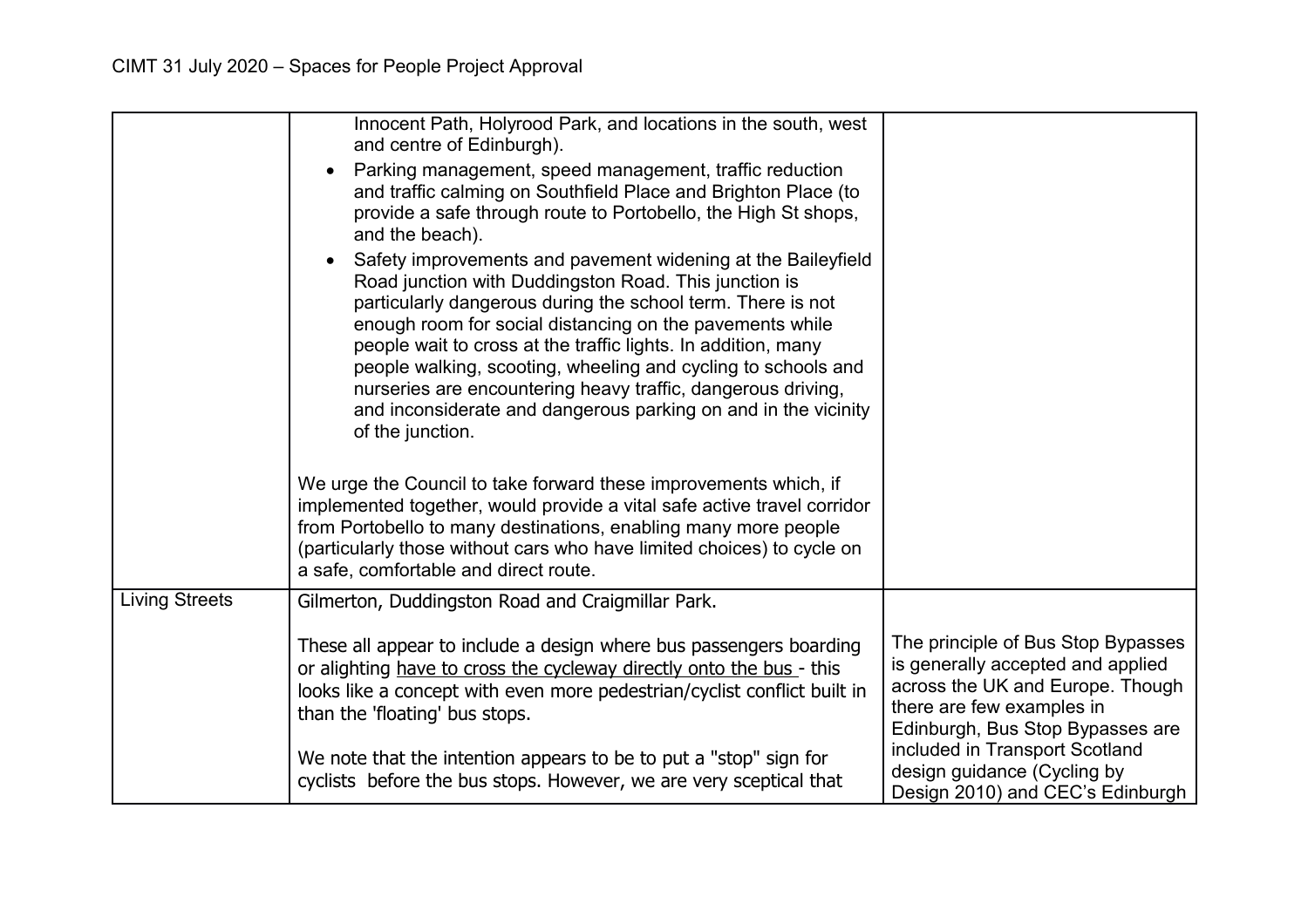|                       | many cyclists will come to a halt. We urge the council *not to<br>introduce untested infrastructure which may disadvantage<br>pedestrians* - especially those who are old, frail or have poor<br>eyesight. An Equality Impact Assessment is also needed before this<br>kind of thing can be installed.<br>We are sorry to see apparently more proposals to remove bus stops<br>and bus lanes.<br>We note that it is planned to remove a number of guardrails which<br>we support; but will other street clutter be removed? Or only 'clutter'<br>like guard rails which affect cyclists?? | <b>Street Design Guidance. The</b><br>design of Bus Stop Bypasses on<br>this scheme will be subject to a<br>Road Safety Audit prior to delivery<br>and will include clear markings to<br>cyclists to give way to people<br>embarking/ alighting buses. |
|-----------------------|-------------------------------------------------------------------------------------------------------------------------------------------------------------------------------------------------------------------------------------------------------------------------------------------------------------------------------------------------------------------------------------------------------------------------------------------------------------------------------------------------------------------------------------------------------------------------------------------|--------------------------------------------------------------------------------------------------------------------------------------------------------------------------------------------------------------------------------------------------------|
| <b>Living Streets</b> | We support improvements to cycling infrastructure which encourages<br>cycling and reduces motor traffic, so long as it is not detrimental to<br>the actual and potential walking environment. Organisations like<br>Spokes have rightly been very clear that new space for cycling must<br>come from space for motor vehicles, rather than for walking. We<br>therefore wish to record our support for the overall programme.<br>However, we have two significant qualifications.                                                                                                         |                                                                                                                                                                                                                                                        |
|                       | <b>Pedestrian improvements</b>                                                                                                                                                                                                                                                                                                                                                                                                                                                                                                                                                            |                                                                                                                                                                                                                                                        |
|                       | It is hard to see *any* improvements for people walking in these<br>schemes? While general pavement widening may be difficult to<br>achieve simultaneously with installation of cycle lanes, this should be<br>a priority where pavements are especially narrow (eg south side of<br>Ferry Road). We would expect to see at least significant efforts to<br>remove pavement clutter such as signage poles and guard rails and<br>simple measures such as cutting back hedges, sweeps of roadworks<br>debris (traffic cones, sandbags, etc.) We also want to priority for                  | Currently, the pavements are often<br>used to cycle on, which will change<br>with the new segregation.<br>The scheme also includes the<br>removal of guardrails at various<br>locations.                                                               |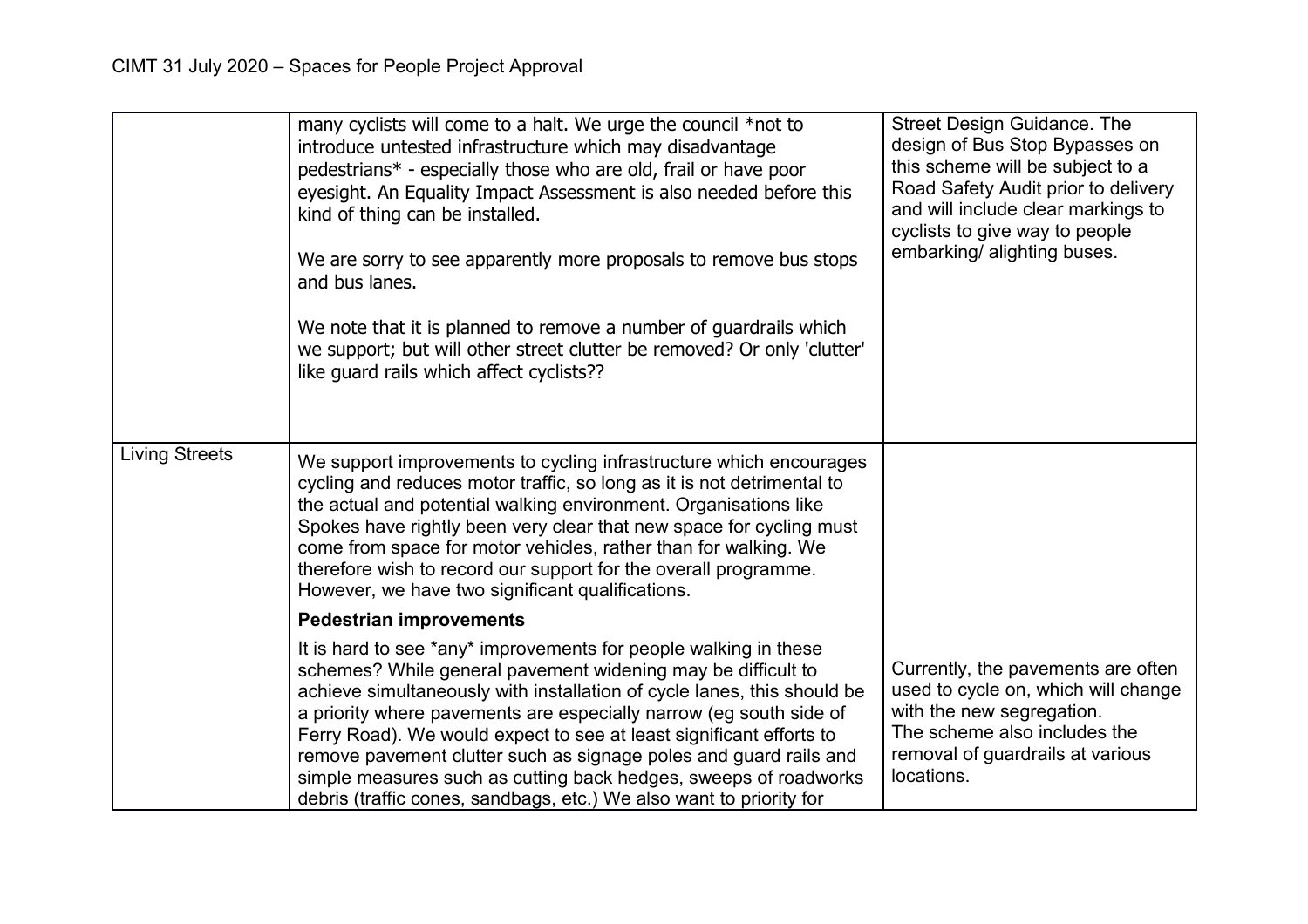| pedestrians increased at all signalled junctions. Given that almost<br>everyone is a pedestrian in their own neighbourhood, such measures<br>are also likely to increase local support for these schemes, including<br>among people who don't cycle.                                                                                                                                                                                                                                                                                                                                                       |                                                    |
|------------------------------------------------------------------------------------------------------------------------------------------------------------------------------------------------------------------------------------------------------------------------------------------------------------------------------------------------------------------------------------------------------------------------------------------------------------------------------------------------------------------------------------------------------------------------------------------------------------|----------------------------------------------------|
| <b>Floating Bus stops</b>                                                                                                                                                                                                                                                                                                                                                                                                                                                                                                                                                                                  |                                                    |
| We note that there are dozens of 'bus stop bypasses' or 'floating bus<br>stops' proposed in these cycle schemes, which route cyclists between<br>the bus stop and the pavement, rather than on the road. There<br>appear to be at least: 13 on Comiston Road, 10 on Ferry Road, 9 in<br>Wester Hailes, 7 on Meadow Place Road and 5 on Fountainbridge.                                                                                                                                                                                                                                                     | See response above regarding bus<br>stop bypasses. |
| As the Council's Active Travel team is well aware, the Living Streets<br>Edinburgh Group has never been happy with this design concept<br>which means that bus passengers boarding - and especially alighting<br>from - buses have to cross a cycle way and may therefore<br>unexpectedly encounter a cyclist, possibly travelling at considerable<br>speed. While we recognise the benefits for cyclists, this design can<br>only disadvantage bus users and pedestrians, especially older people<br>and blind people, many of whose representative organisations have<br>objected to the design concept. |                                                    |
| Living Streets Edinburgh did not object to the first Leith Walk<br>examples, on the understanding that a full monitoring and evaluation<br>was carried out. The Council eventually agreed to this in 2017 but<br>although we understand that this exercise has long been completed,<br>it has never been published. It is wholly inappropriate to use the<br>Covid19 pandemic and 'spaces for everyone' programme as the<br>means for the sudden mass installation of these controversial bus<br>stop designs at virtually no notice and with minimal consultation.                                        |                                                    |
| We therefore strongly oppose their inclusion in the Council's current<br>proposals. We suggest that instead, a much wider review exercise is<br>taken at a later date, to consider the use of floating bus stops in the                                                                                                                                                                                                                                                                                                                                                                                    |                                                    |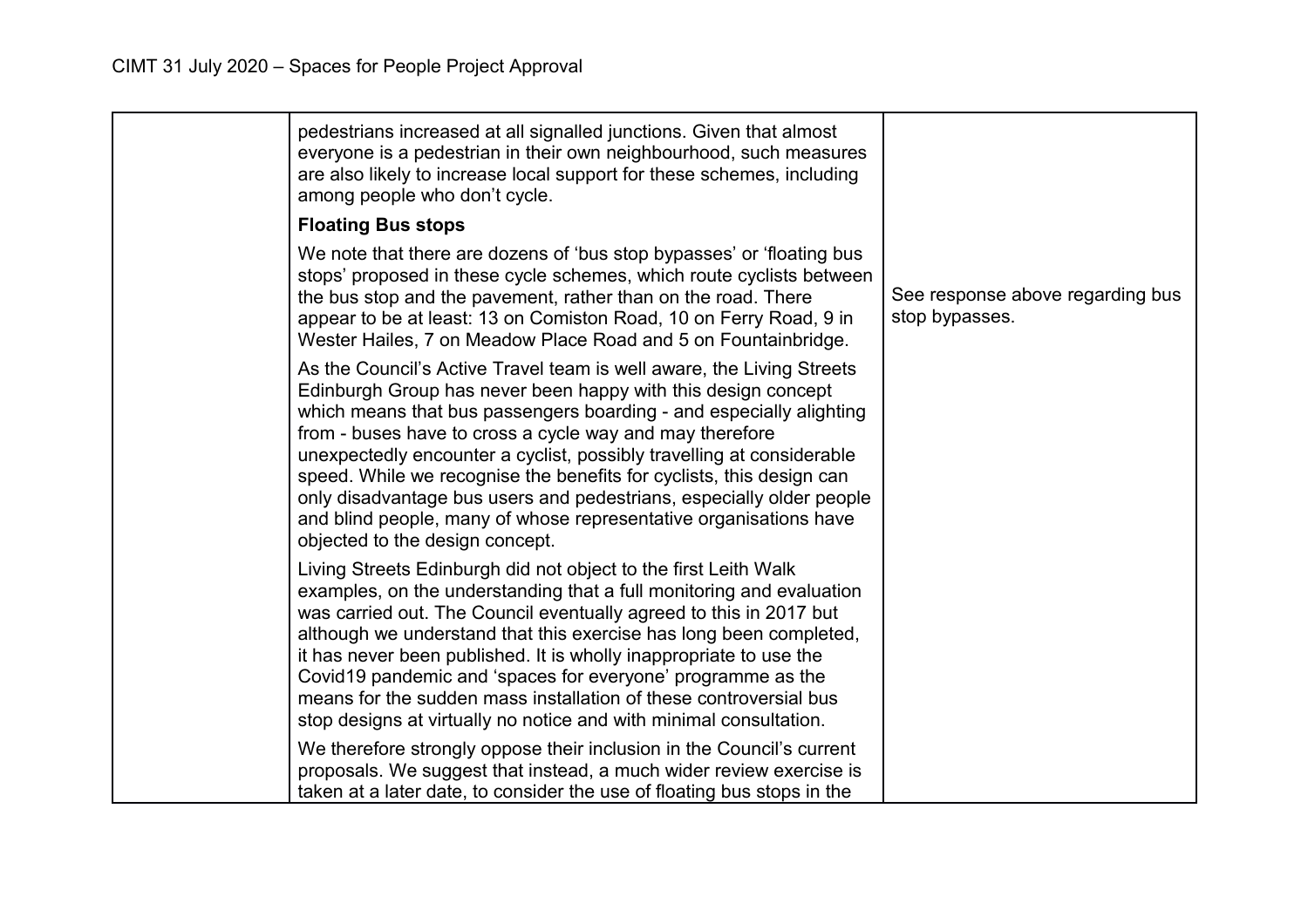|        | city strategically, once evaluation evidence is in the public domain.<br>This should involve all relevant interests - walking, cycling, bus<br>passengers, disability groups, etc                                                                                                                                                                                                                                                                                                                                                                            |                                      |
|--------|--------------------------------------------------------------------------------------------------------------------------------------------------------------------------------------------------------------------------------------------------------------------------------------------------------------------------------------------------------------------------------------------------------------------------------------------------------------------------------------------------------------------------------------------------------------|--------------------------------------|
| Public | Over 50 responses from the public were received with a high<br>proportion in favour of the proposal.                                                                                                                                                                                                                                                                                                                                                                                                                                                         |                                      |
|        | Those in favour commented:                                                                                                                                                                                                                                                                                                                                                                                                                                                                                                                                   |                                      |
|        | Duddingston Road forms part of an important school route to and<br>from Holy Rood RC High and Portobello High Schools, as well as<br>Duddingston and St John's RC Primary Schools.                                                                                                                                                                                                                                                                                                                                                                           | All noted.                           |
|        | Providing safe segregated cycle infrastructure will enable many more<br>children, parents and staff to cycle to the schools.                                                                                                                                                                                                                                                                                                                                                                                                                                 |                                      |
|        | Providing safe cycling infrastructure on this route should enable many<br>more people to switch from car/public transport to bike, particularly for<br>the school run, which should help with space for distancing and<br>relieve pressure on the road network, making it safer for everyone.                                                                                                                                                                                                                                                                |                                      |
|        | Duddingston Road also forms part of an active travel commuting and<br>leisure route between Portobello and its surrounding areas through to<br>Holyrood Park, the National Cycle Network, and the south and centre<br>of Edinburgh. Many people using bikes avoid the route because they<br>are afraid of speeding drivers, close-passing, etc. The alternative (the<br>Innocent Path), while pleasant during the daytime, is indirect, and is<br>off-putting for many people, particularly at night because of anti-social<br>behaviour, and its isolation. |                                      |
|        | Those against the proposal raised the following concerns:                                                                                                                                                                                                                                                                                                                                                                                                                                                                                                    |                                      |
|        | Removal of on street parking will cause parking problems and                                                                                                                                                                                                                                                                                                                                                                                                                                                                                                 | Virtually all houses have driveways. |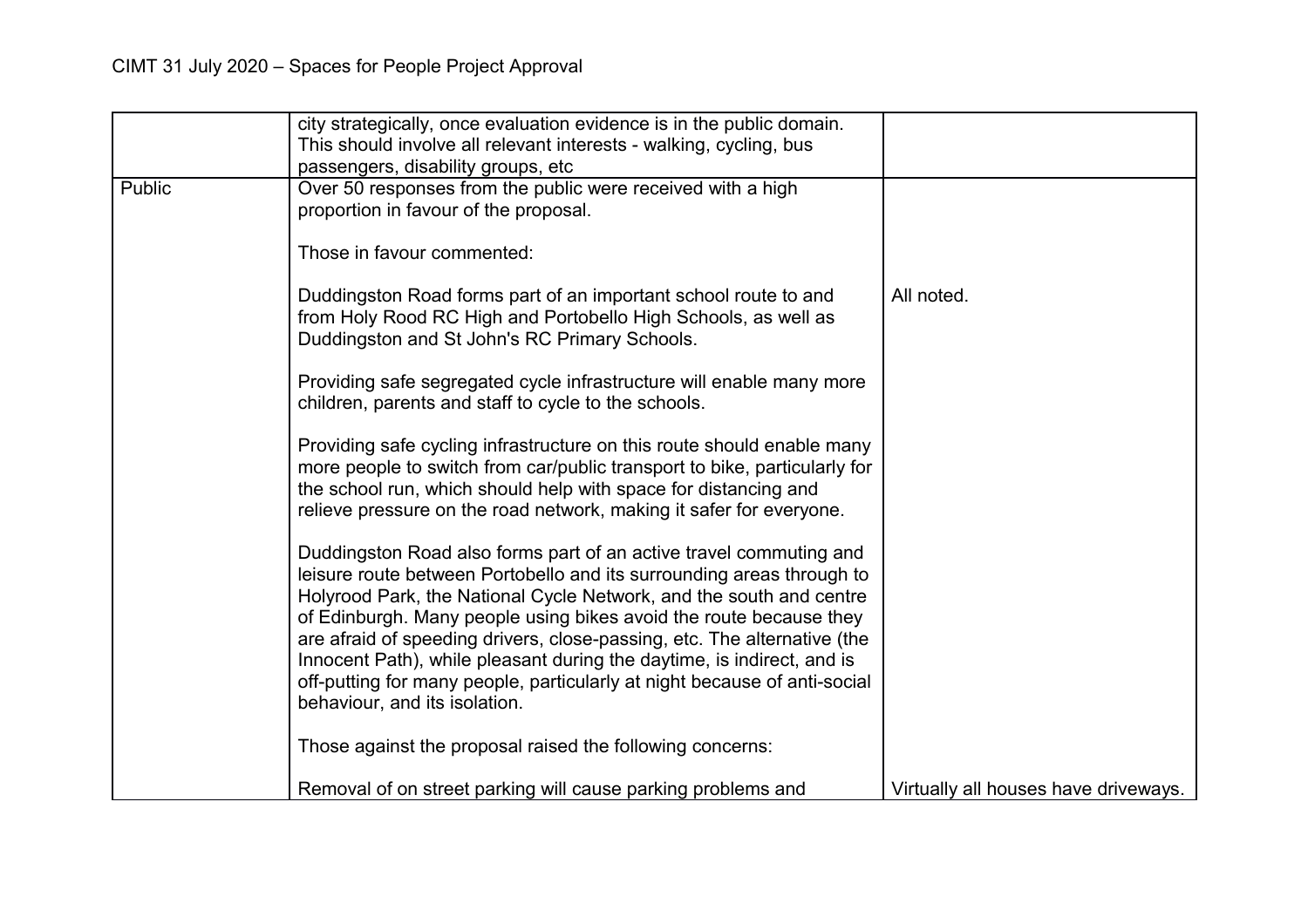| congestion. Surrounding streets are already crowded, and much<br>narrower than Duddingston Road.                                                                                                                                                                                                                                                                                                                                                         | The few that haven't have parking<br>opportunities around the back of<br>the house or in nearby side streets.                                                                                                                  |
|----------------------------------------------------------------------------------------------------------------------------------------------------------------------------------------------------------------------------------------------------------------------------------------------------------------------------------------------------------------------------------------------------------------------------------------------------------|--------------------------------------------------------------------------------------------------------------------------------------------------------------------------------------------------------------------------------|
| There needs to be full and proper consultation.                                                                                                                                                                                                                                                                                                                                                                                                          | We need to put temporary<br>measures in quickly as our priority<br>is to protect the health and<br>wellbeing of our residents and<br>support businesses. This means<br>we are not able to follow a full<br>engagement process. |
| Cars parked in driveways will be reversing out of driveways onto<br>cyclepaths                                                                                                                                                                                                                                                                                                                                                                           | Drivers should act with due<br>diligence and apply the same<br>precautions whether a segregated                                                                                                                                |
| Other comments:                                                                                                                                                                                                                                                                                                                                                                                                                                          | cycleway is in place or not.                                                                                                                                                                                                   |
| Support for two way cycle lane on the same side of the street.<br>If a two way cycle lane was put on the same side of the<br>street (both cycle lanes on one side of the street) as<br>Duddingston Primary, St. John's Primary, and the park,<br>this would help access to these facilities, but there are<br>also less houses, and therefore currently less parked cars<br>on this side.<br>Support for further extension of cycle lanes and links to a | Uni-directional cycle path generally<br>work better than bi-directional ones,<br>especially near junctions.                                                                                                                    |
| proper network                                                                                                                                                                                                                                                                                                                                                                                                                                           | Yes, 6.5m                                                                                                                                                                                                                      |
| Will there be sufficient space for two buses to pass?                                                                                                                                                                                                                                                                                                                                                                                                    | Yes, there are two lanes.                                                                                                                                                                                                      |
| Will there be access for emergency services?<br>$\bullet$<br>How do the proposals fit in with the safe route to school                                                                                                                                                                                                                                                                                                                                   | It supports the proposals.                                                                                                                                                                                                     |
| proposals?                                                                                                                                                                                                                                                                                                                                                                                                                                               | These routes do not work for                                                                                                                                                                                                   |